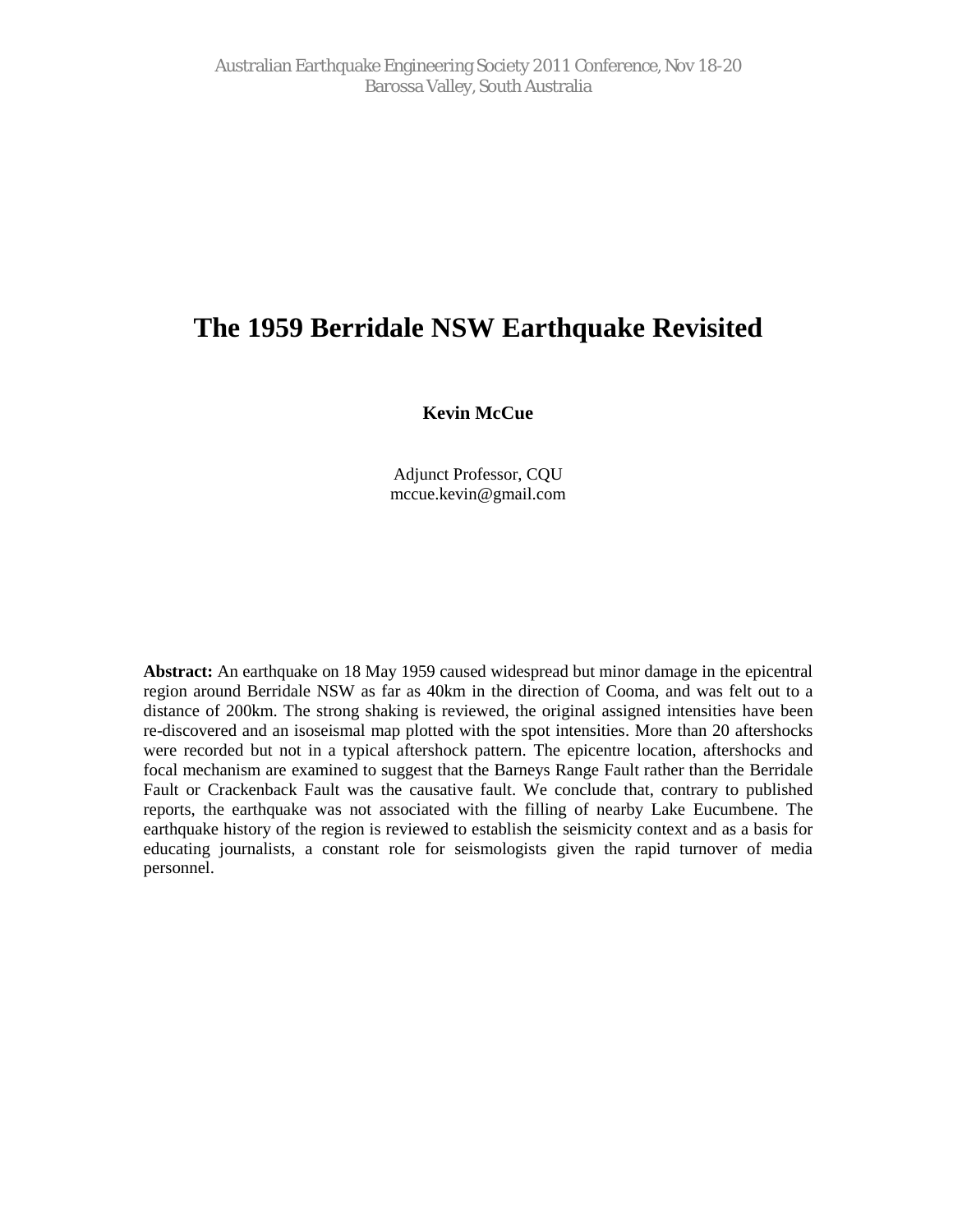# **Introduction**

The largest earthquake in NSW since European settlement badly damaged Newcastle in 1989 and resulted in 13 deaths and a \$1.3 billion damage bill. The magnitude of the earthquake was assessed at M5.6, virtually the same size as several earlier earthquakes in the State such as those near Dalton in 1934 and 1949, Robertson - Bowral in 1961 and Picton in 1973, none of which caused loss of life or substantial damage. The 1959 Berridale earthquake, was not much smaller at magnitude M5.3. It caused widespread minor damage as far away as Cooma.

In 2011 a week-long cluster of small earthquakes was recorded, near Berridale. The two events above magnitude 2.2 were felt by residents of Berridale which is about 2km from the Berridale Fault. News media personnel contacted by the author were surprised and claimed no knowledge of past earthquakes being felt in Cooma though as recently as April 1989 the town was shaken by a magnitude M3.7 earthquake near Jindabyne (McCue, 1996).

There are many large ancient faults mapped in the Snowy Mountains area of NSW, all of them capable of a much larger earthquake were these active faults, and were they to rupture from one end to the other. The earthquake at Newcastle occurred below the Sydney Basin in Lachlan Foldbelt basement rock and the fault rupture area,  $\sim 3 \text{km}^2$ , was too small to propagate to the surface so the causative fault cannot be identified. The same is true of the 1961 and 1973 Bowral and Picton earthquakes. However, the causative fault for the 1959 Berridale earthquake, whilst contentious, may be more obvious with publication, post-earthquake, of a geological map of Kosciuszko National Park showing the faults (Wyborn, et al., 1990), and acceptance of the claimed epicentre location accuracy and computed focal depth.

### **Newspaper accounts of historical earthquakes in the Monaro up to 1960**

The author's records, and newspaper accounts retrieved using TROVE from the National Library, are summarised below showing that the Monaro has a long history of seismicity extending back towards 1840 when Cooma was first surveyed by Europeans, well back before the Snowy Scheme was commenced in 1949.

Below is a list of reported earthquakes, the first in 1869, and there are bound to be more.

- 1869 On the night of the 18th and 19th July a slight shock of earthquake was felt at Kiandra in the Snowy Mountains to the south {Empire (Sydney) 11 August 1869, p2}.
- 1878 COOMA. Tuesday 5.15 p.m. A shock of an earthquake which lasted some moments was felt at noon on Sunday. The Roman Catholic Church shook and the lamps clattered. It was also felt at Buckley's Crossing (author: Dalgety) and Adaminaby. Raining steadily and likely to continue {Queanbeyan Age, Wednesday 6 February 1878, p1}.
- 1885 On Wednesday morning between 11 o'clock and noon, a sharp shock of an earthquake was felt in Cooma, accompanied by a rumbling noise which lasted some 10 or 15 seconds at least. In the hotels and chemist shops, the bottles on the shelves shook, several of them being knocked off their perches. The shock travelled in an easterly and westerly direction and we learn that it was simultaneously felt at Wambrook, Adaminaby and Kiandra {Cooma Monaro Express, Saturday 24 January 1885}.
- 1897 Shock of earthquake at Cooma, N.S.W. on Saturday. {The Mercury Tuesday 9 March 1897 p2}.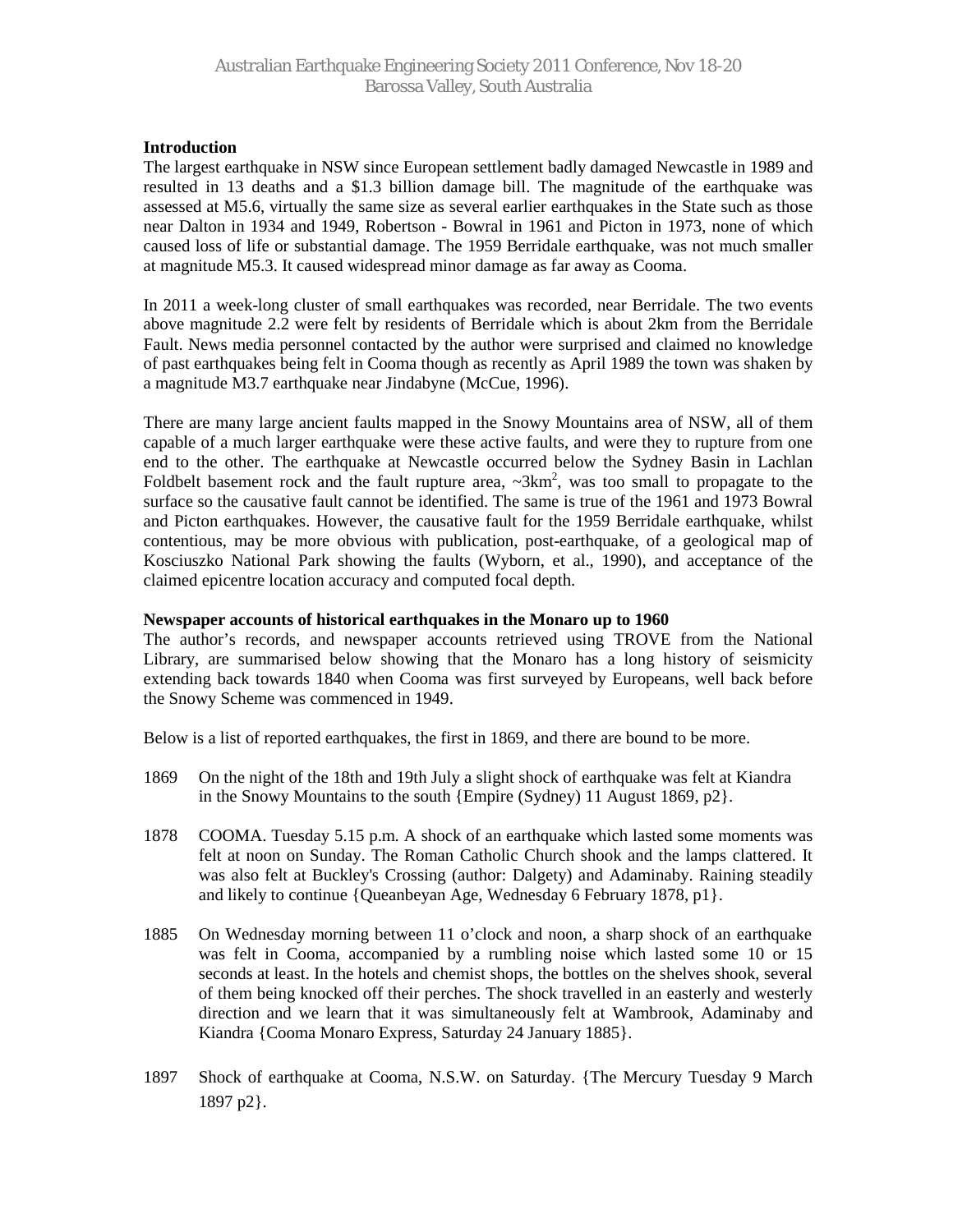- 1902 A distinct shock of earthquake, lasting 10 minutes, was felt Adaminaby on Wednesday night (Queanbeyan Age, Wednesday 22 October 1902, p2).
- 1910 EARTHQUAKE IN THE SNOWY MOUNTAINS A correspondent at Adaminaby telegraphs:- "This (Wednesday) morning at 11.59 a severe shock of earthquake was experienced here, and from information to hand it appears to have traversed the whole of the Snowy Mountains district, from Kosciusko to Rhine Falls. The shock resembled an immense field of artillery fired simultaneously, with distant rumblings of thunder lasting about, in all, five seconds. It was a very still, bitterly cold morning, with heavy mists."
- Earth Tremors at Cooma. Three distinct shocks of earthquake were felt here today between noon and half-past 3 o'clock. None of the tremors was violent but the vibration was distinctly felt, accompanied by a rumbling noise, on each occasion {SMH Thursday 2 June 1910, p7}.
- SHOCKS OF EARTHQUAKE COOMA. Monday. In connection with the recent shocks of earthquake, which were felt in Cooma and on the Snowy Mountains, a local resident has pointed out that there have been very few shocks of any severity in past years. One occurred in January, 1884, another, the heaviest known, in 1897, when a continuous motion was felt for three-quarters of an hour, followed by lighter tremors {SMH Tuesday 7 June 1910, p9}.
- 1959 WORST TREMOR IN MEMORY CRACKS WALLS DISRUPTS POWER. A severe earth tremor rocked the Monaro for up to 30 seconds on Monday afternoon. Women fled from their homes and people left shops all over the district as the rumbling tremor shook buildings to their foundations. Power supply in the whole of Monaro County Council area was cut off when electrical equipment supplying the district was upset (Cooma Monaro Express, Wednesday May 20 1959, p1}.

The tremor shook the whole region, from Albury to Wagga to Canberra, and down the coast from Narooma to Cann River.

The proprietor of the Berridale Hotel (Mr Bob Farmer) said the tremor had cracked the front wall of the hotel in the lounge room. 'The wall was split right across, and up and down'. Plaster had fallen all through the hotel. 'It felt as if a bomb had hit the town' he said.

Many people were badly frightened in Cooma. There were many reports in the town of fallen plaster, crockery and wall ornaments. Walls of buildings were cracked by the tremor. At the 'Express' office a one-ton linotype swayed on its base and two-foot thick stone walls were cracked. The tremor shook away part of a chimney at Permewan Wright's, while displayed fruit was shaken from its stand at Fullerton's. Motorists at the time said the sensation in their cars was like a loose wheel or a flat tyre.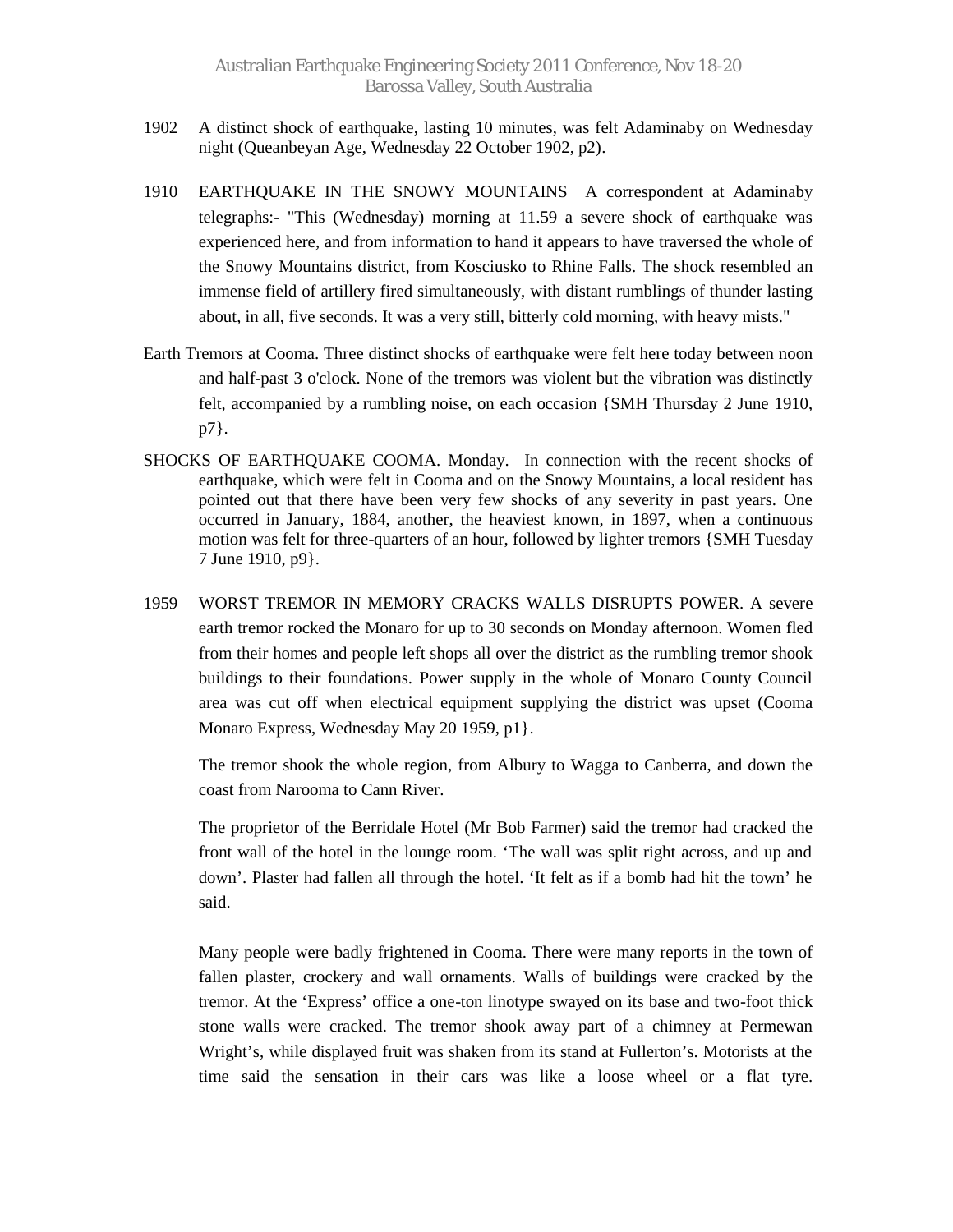Considerable damage also occurred in the home of Mr and Mrs A W Mould at Middlingbank, about 15 miles from Berridale. Almost every window in the house had been cracked. A great deal of plaster had been brought down and a number of ornaments had also been broken.

18 April 1989 Operators of the Blue Cow ski resort rushed to the end of the Skitube fearing that the train had crashed through the end barrier, such was the jolt and noise in the office that accompanied the earthquake. Reports of shaking were phoned into the Bureau of Mineral Resources from as far as Mallacoota and Canberra but no damage was reported anywhere. Engineers in the Geehi tunnel reported feeling the earthquake as did a road construction gang at Bunyan, south of Cooma.

Reports of the January 1884 earthquake mentioned in the SMH of 7 June 1910 have not been found in contemporary newspapers but the search continues (perhaps the local resident was confused about the year and meant January 1885). Earthquakes have obviously been happening in the Snowy Mountains since Europeans arrived to write about them. It is obvious from the geology they were happening in the several million years beforehand when a similar crustal stress regime prevailed as today.

Distant earthquakes were also felt in Cooma including a small earthquake near Bega on 17 January 1912 and a large earthquake on 26 January 1892 off NE Tasmania:

1892 A shock of earthquake was felt yesterday morning in the Kiama, Jervis Bay, Cooma, and Pambula districts. It was heaviest at Kiama, where it lasted about 20 seconds. A sharp shock of earthquake was felt about the same time in the Callingmee Ranges, about 14 miles from Taralgon, Victoria {Sydney Morning Herald, Thursday 28 January 1892, p5}.

Isoseismal maps have been compiled from such reports for three of the earthquakes. Those of 1989 and 1959 are useful for calibrating the magnitudes of earthquakes that occurred prior to seismographs being deployed, such as that of 1885.

The lesson to be taken from this history is that earthquakes will continue into the future in the Monaro region and with a growing population and greater investment in infrastructure, we should expect some damage. Modern building practices may also exacerbate the risk with timber being replaced by un-reinforced masonry as a housing material. Modern earth and rock fill dams are fairly resilient in earthquakes, integrated concrete dams have yet to be so rigorously tested. Few if any electrical switchyards have been designed for significant shaking so widespread power outages should also be expected unless retrofit action is taken in the meantime.

The 1959 earthquake review is meant as a wake up call to local government councils, media and land owners in the Monaro. Now is a good time to revise their risk assessments.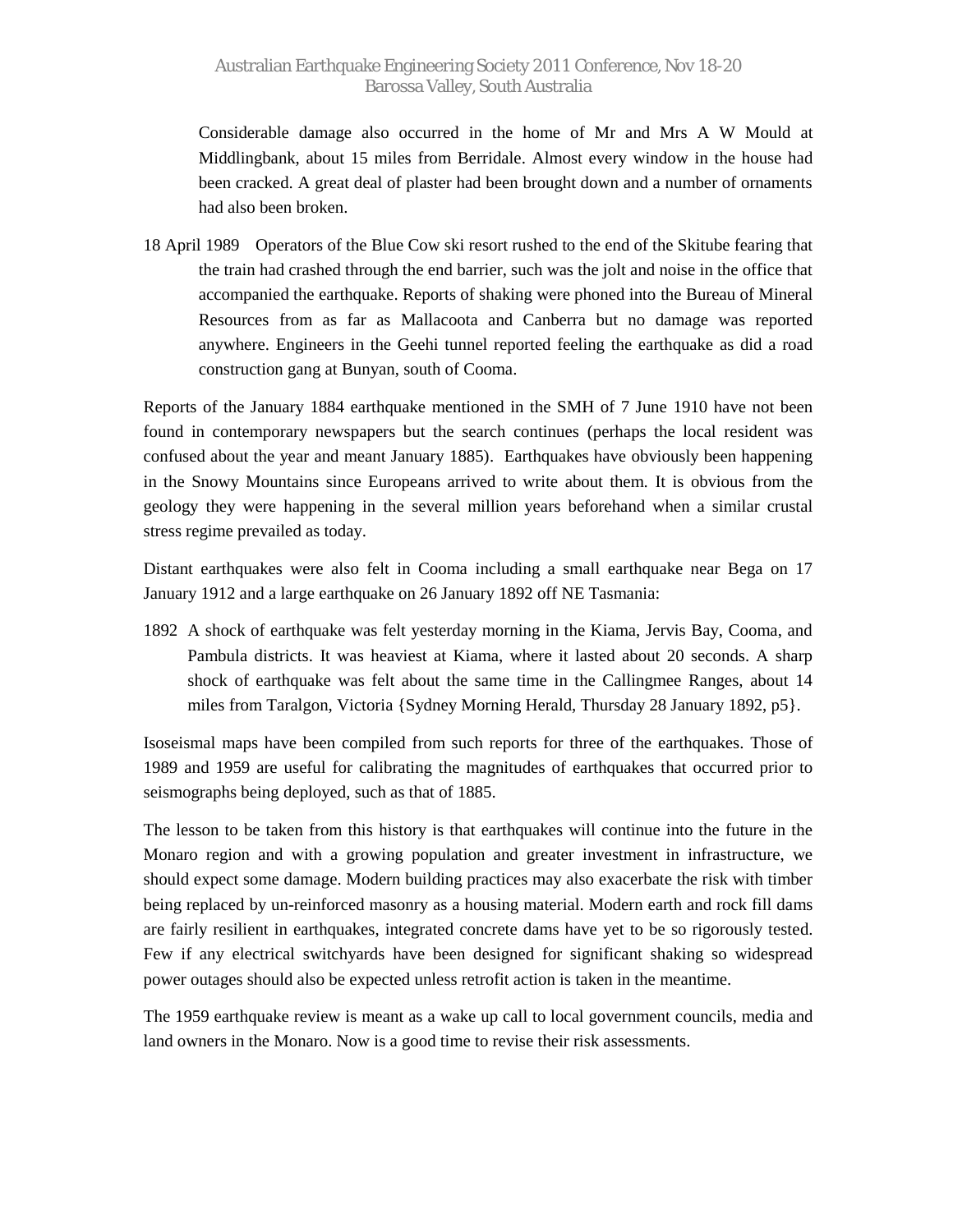Australian Earthquake Engineering Society 2011 Conference, Nov 18-20 Barossa Valley, South Australia



**Figure 1** Isoseismal Map of the Berridale NSW earthquake, 18 May 1959. Following the discovery of the original hand-plotted map (with intensities) a few years ago in Cooma, this revised map was compiled to replace the map in the BMR Atlas of Isoseismal Map (Everingham & others, 1982) which had contours but no spot intensities.

Few Australian isoseismal maps have as many points as this one and the modern collection method of relying on web addressed forms will result in few 'not felts' reports, which are important to record. Seismologists in the business of creating these useful maps should back up their internet data collection methods with on ground surveys or phone calls, in the near-field region of high intensities and the far field at the detection threshold.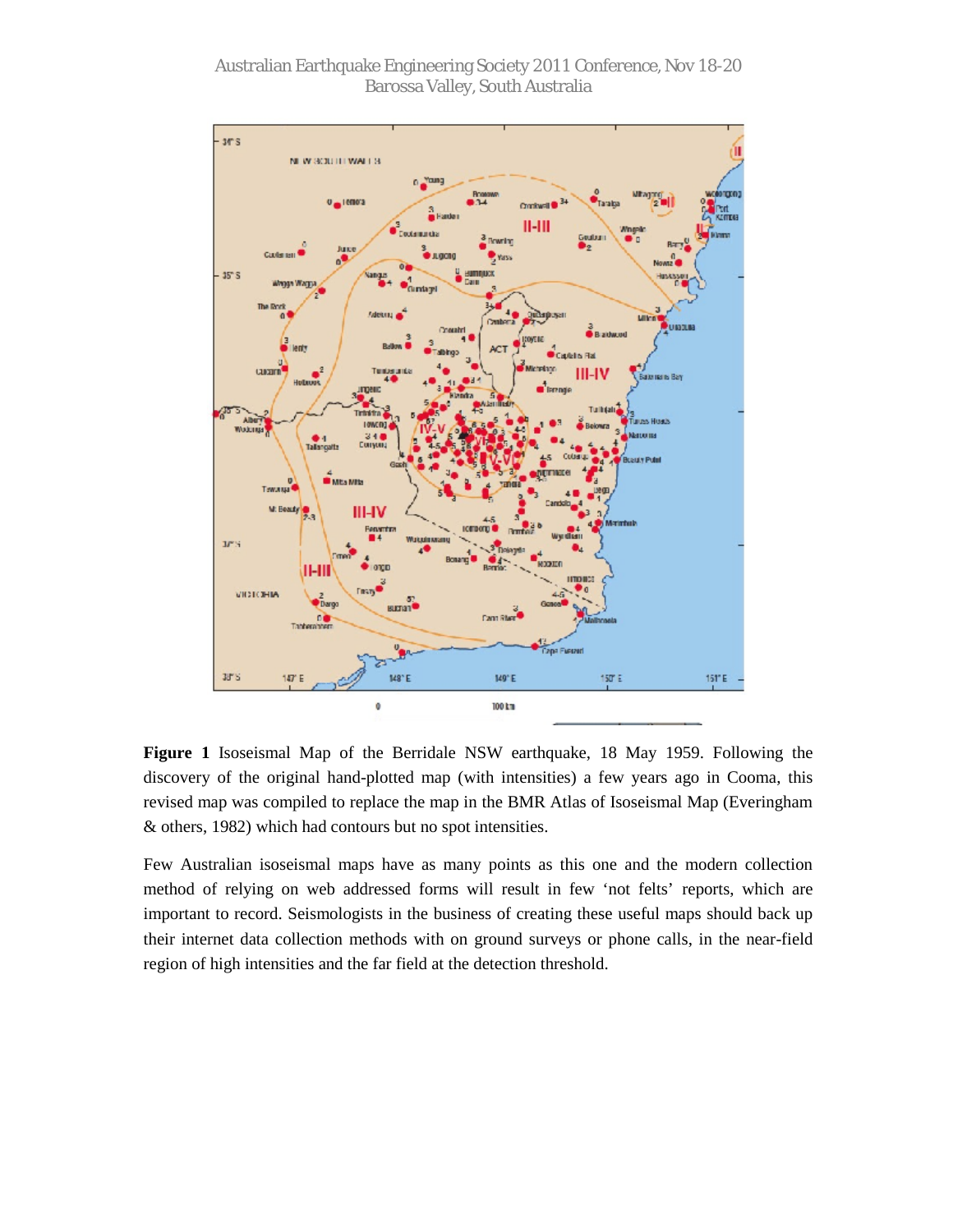

**Figures 2&3** Isoseismal maps of the 21 January 1885 (left) and 18 April 1989 (right) earthquakes, at about the same scale. The 1989 earthquake near Jindabyne was measured at magnitude 3.7.

# **Magnitude frequency relation for NSW**

The geological record attests to major magnitude ~M7 earthquakes having occurred in NSW and the Monaro in the Recent geological past. The consensus belief amongst practicing seismologists in Australia today is that the maximum earthquake likely to occur in Australia would have a magnitude of about 7.5 (Mmax). The largest actually observed (measured) was an earthquake in 1906 with a revised magnitude of 7.2, located off the west coast of Western Australia (Doyle and others, 1968).

The recorded history of annual maximum earthquakes in NSW is plotted in figure 4 below. A linear relationship fitted to the 1975-2010 period, overlain on the observations since the Riverview Seismographic Observatory was established in 1909 in Sydney, seems to be a good fit from magnitude 3 up to magnitude 5.6, the largest earthquake observed to 2011.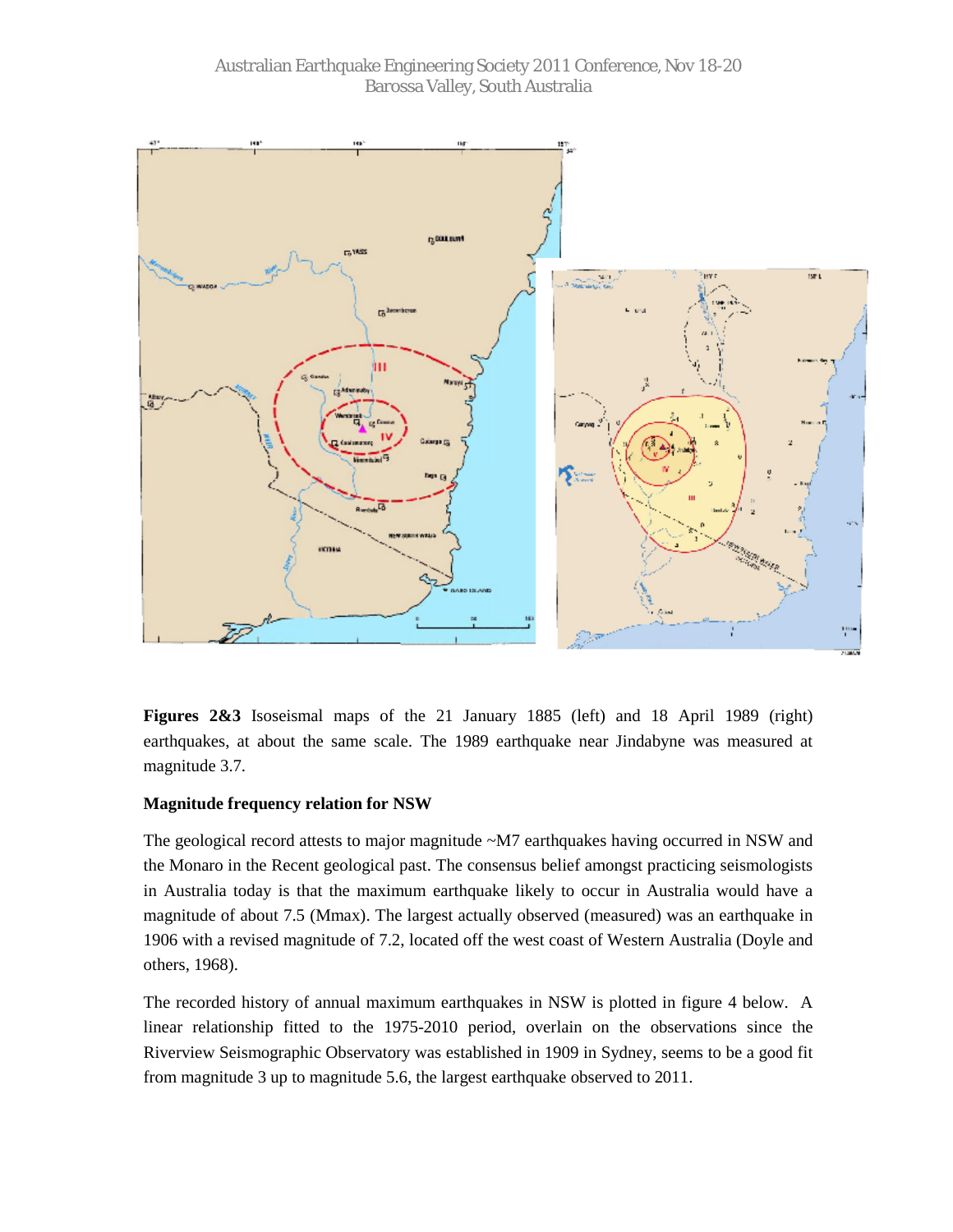

**Figure 4** Magnitude M vs the natural log of return period T where the blue symbols represent data in the period 1975-2010, M 3, the red symbols 1909-2010, M 4.5, and the green symbols estimates only of the range of the probable recurrence interval for a magnitude 7 earthquake from paleoseismology constraints.

Here I have used a Type 1 Extreme Value distribution to estimate return periods because it seems to fit the observations quite well. Previously, with a much shorter sample period, I had adopted a type 3 distribution (McCue, 1978), allowing a comparison of the two sets of results. The linear trendline in Figure 4 is fitted just to the post-1974 data (the blue diamonds), during which time there was coverage down to magnitude 3 in most of the state. The history of larger earthquakes recorded since 1909 agrees well with the recent data.

The equation of best fit on the graph  $(x = lnT, T=1/N$  and  $y = M$ ) can be transformed to

 $Log N = 3.19 - 0.83M$ 

where T is the return period of a magnitude M earthquake and M  $5.6$ .

From this equation we deduce that the once-per-year event has a magnitude of about 3.8 (3.8), the 10-year event magnitude 5.0  $(5.1)$  and the 100-year event magnitude 6.2  $(6.0)$ . The numbers in brackets are the magnitudes determined in the earlier study for the same return period.

From this 102 year recorded data sample we could surmise that NSW residents are lucky not to have experienced their 100 year earthquake. The period of European settlement of significant parts of NSW dates back to the 1880s when towns such as Broken Hill and Bourke were founded. We are reasonably sure that no large earthquake (M 6) has occurred in at least the last 130 years in NSW.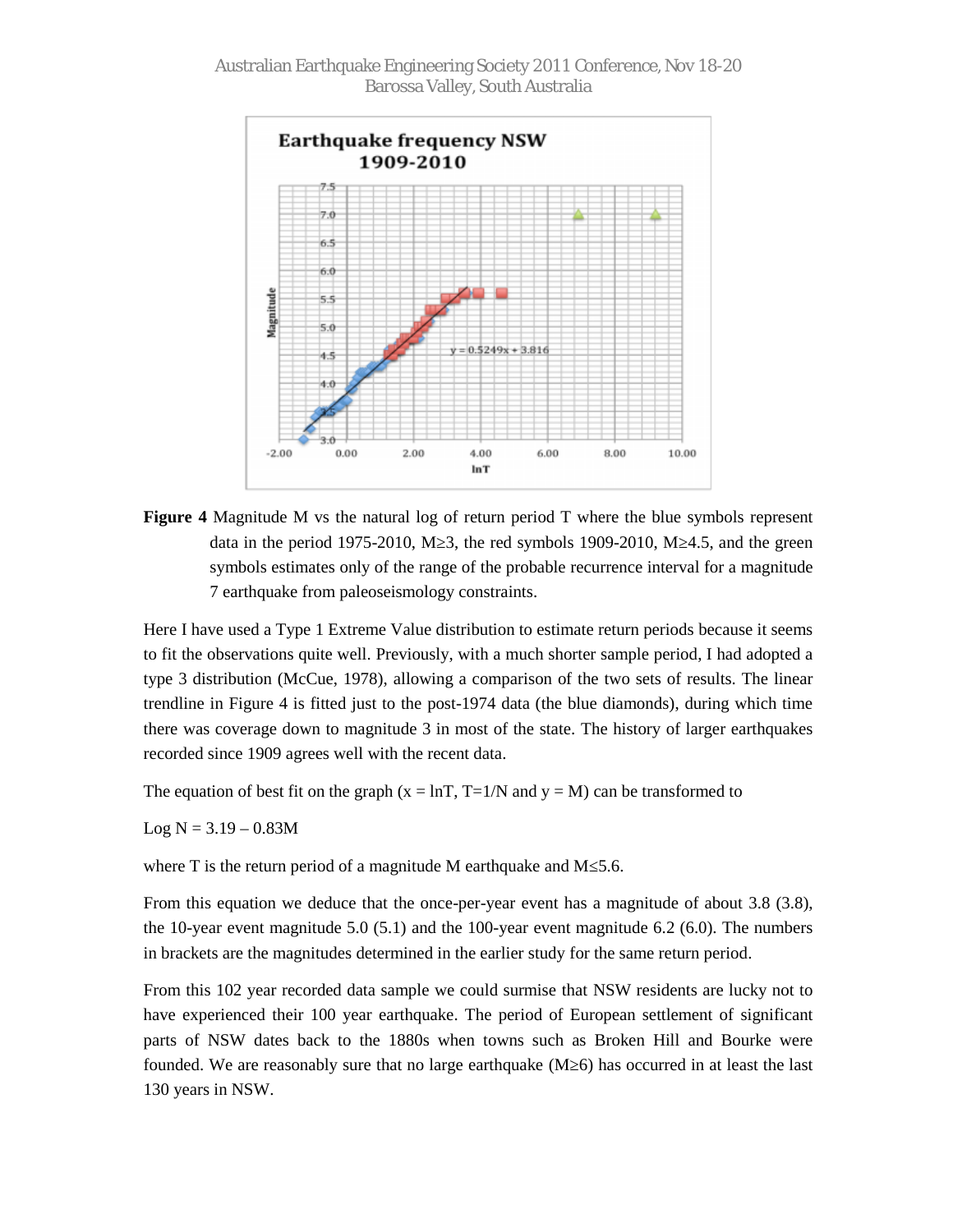# **Reservoir Induced Seismicity In Australia**

Reservoir induced seismicity is seismic activity caused by humans building large dams then filling them with water. Not every large dam triggers seismic activity and not every large dam is instrumented to ensure that such activity is detected. It is thought that the mechanism for triggering such earthquakes is either (i) that the weight of water increases the normal stress or (ii) that water seeping into fractures and faults under the dams reduces the effective stress across them, and in either case brings the underlying faults to the point of failure which would not have happened otherwise.

Of the notable examples worldwide, a magnitude 6.3 earthquake near Koyna in western India (~300km SE of Bombay) is the most widely cited. Within four years of the commencement of reservoir filling, the area around the Koyna Dam experienced a large earthquake on 10 December 1967, and many aftershocks. It is reported that 177 people were killed when their masonry buildings collapsed and more than 2000 were injured with 50,000 made homeless. The concrete gravity dam was cracked but remained functional.

Australian dams that are reported to have experienced reservoir induced seismicity include Eucumbene (Gibson, 1998), Talbingo (Muirhead, 1981) and Pindari dams in NSW, Gordon dam in Tasmania, Dartmouth and Thompson dams in Victoria (Allen and others, 2000), and Argyle Dam in WA.

The Eucumbene Reservoir began filling in 1958, with a gross capacity of 4.8km<sup>3</sup> of water and a maximum depth of 116.1m. By the end of 1959 water had risen to the outskirts of Old Adaminaby so the reservoir was well below capacity when an earthquake of magnitude ML 5.3 occurred about 20 km south of the dam on 18 May 1959. Lake Eucumbene finally reached capacity in 1973. In the following 50 years at least 300 locatable earthquakes occurred up to 30km south of the dam in the same region as the 1959 epicentre near Berridale.

# **Discussion: The 1959 earthquake in relation to Eucumbene Dam and mapped faults**

Moye (1955) classified the faults in the Snowy Mountains area into two groups:

*(a) Old faults developed during the crustal disturbances which caused the repeated folding of the strata. Many of such faults are "healed" and the crushed rock cemented by later deposition of silica and other minerals. Some are not healed.*

*(b) Faults associated with the warping and uneven elevation of the area during the movements of uplift in the Tertiary period. During this period some of the old faults were reactivated, and new ones formed.*

*Few faults are exposed at the surface. Many have been inferred from study of air photos and surface mapping and proved by drilling or trenching; and many have been found in exploratory and construction tunnels, road cuttings and other excavations*.

So, some of the faults have been 'healed', some rejuvenated. Only earthquakes on the fault can differentiate the active faults from the inactive ones. Some assessment of the probability of rejuvenation can be made by considering the type of fault (ie whether a thrust, normal or strike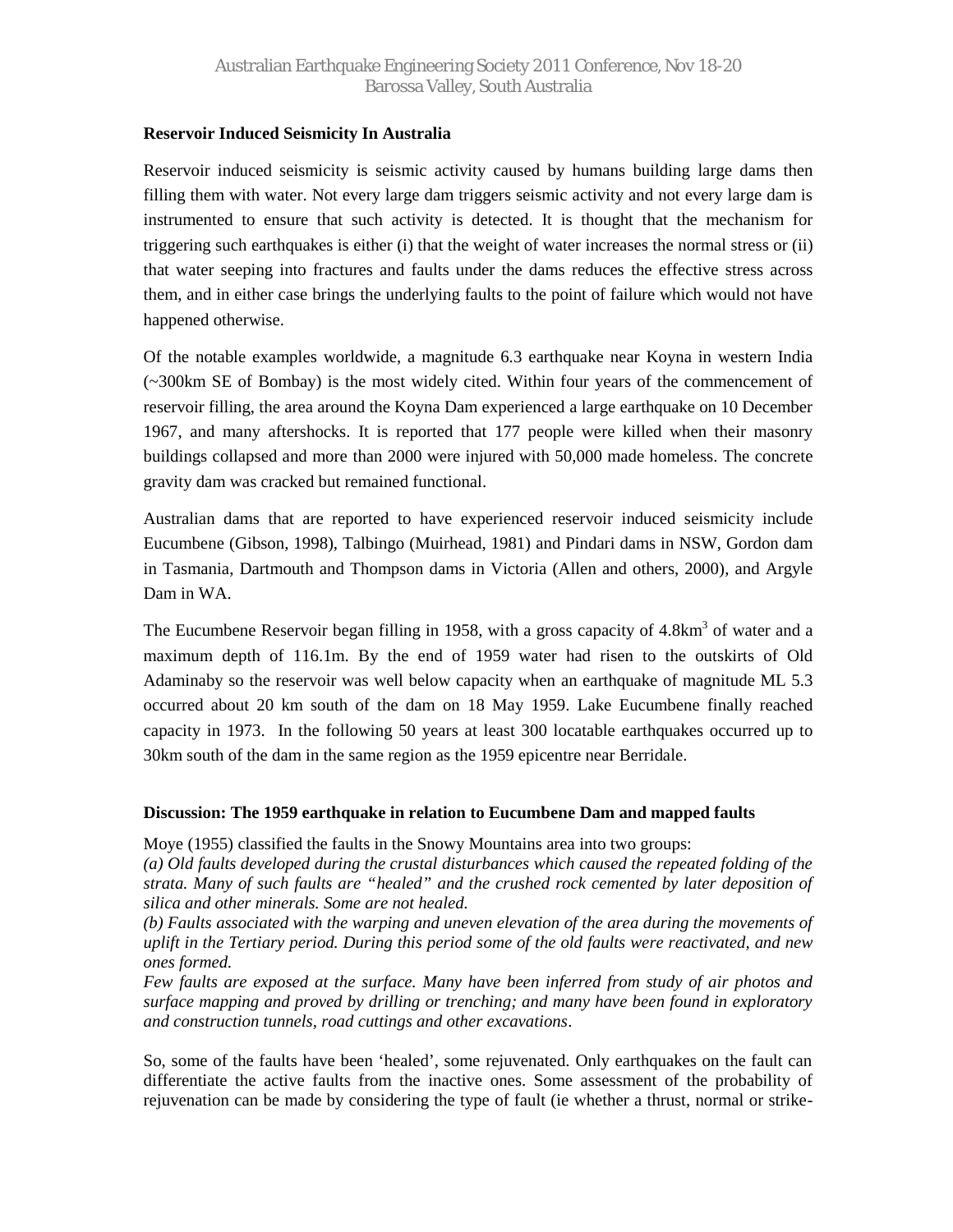slip fault) and its orientation in the current stress field which measurements indicate is characterised by a principal stress acting in a

NW/SE direction. The computed earthquake epicentre was very

well located  $(\pm$  1km claimed), with four seismographs within 50km (the closest 20km) and well distributed around it (Cleary and others, 1964). It occurred almost 20km south of the dam (red dot Figure 5) almost equidistant between the dam and Berridale, and at a midcrustal depth of about 15km.

There were no foreshocks, and in the 6 months following the mainshock very few aftershocks occurred which is most unusual for reservoir triggered seismicity. Hundreds or thousands of small aftershocks is the norm. There were only 5 very small events, the largest of them magnitude 2.5, and these early aftershocks with the mainshock are aligned in a roughly NNE direction, at a high angle to the Berridale Fault.

**Figure 5** The geology near Berridale NSW, centre-right of map and Lake Eucumbene (Wyborn & others, 1990). The red dot is the



1959 earthquake epicenter, the yellow dots the 4 larger earthquakes in a swarm in 2011.

One of the nodal planes of the focal mechanism also trends in approximately this NNE direction (Cleary & others, 1964, replotted by Denham & others, 1981) as shown in figure 6.

**Figure 6** Focal mechanism for the 18 May 1959 Berridale earthquake.

The mechanism, a thrust, is not what one would expect on the Berridale Fault which is a left-lateral strike-slip fault, both nodal planes are at a high angle to the Berridale Fault (as pointed out by Bock and Denham, 1983).

The aftershock epicentres are co-linear with the Barneys Range Fault, a link-fault between the Jindabyne Thrust and Berridale Wrench Fault, and the earthquake focus is near the intersection of the two faults in the



focal region around 15 km depth. It is much more likely that the earthquake occurred on the Barneys Range Fault, which the morphology suggests is a splinter fault off the west-dipping